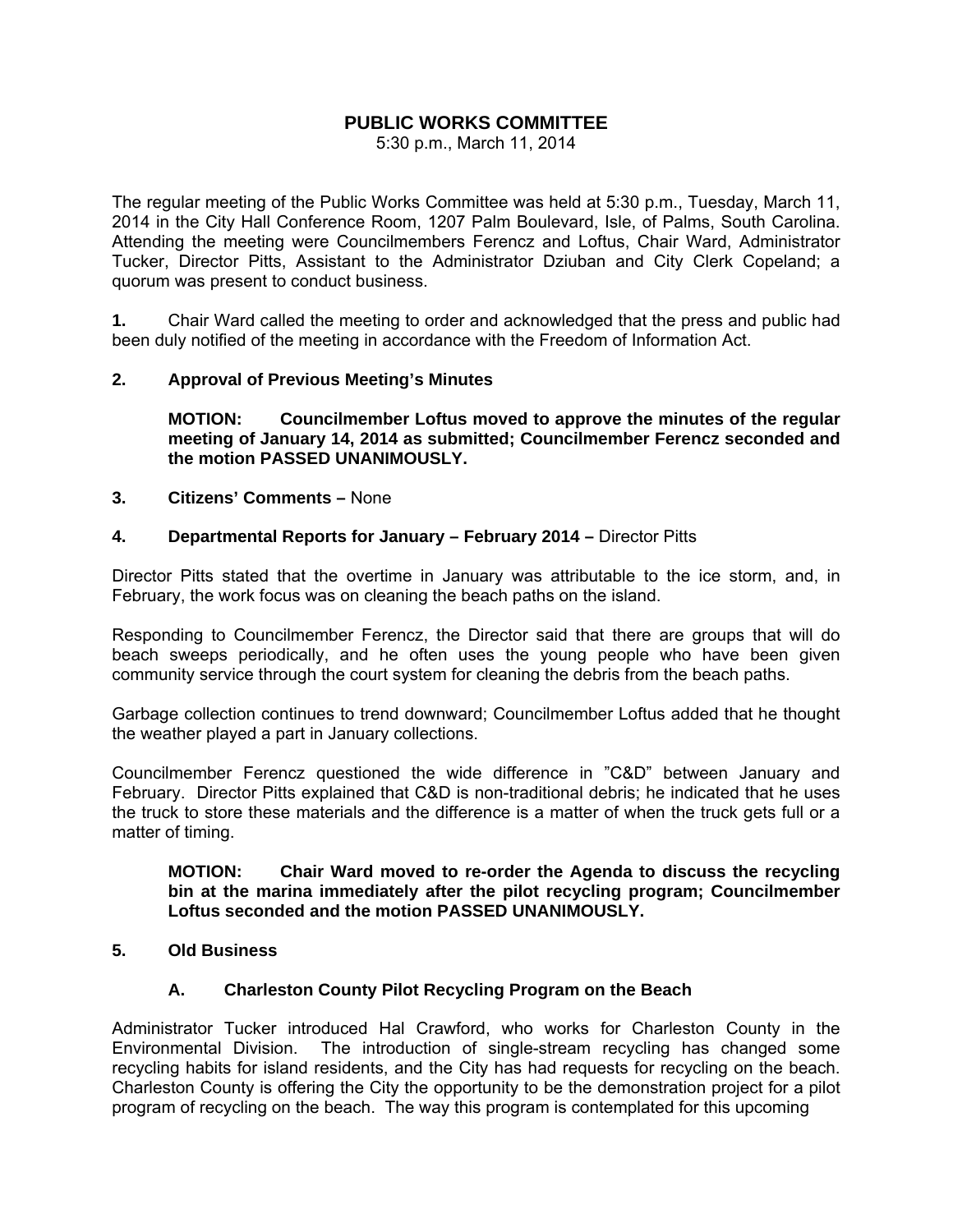beach season, beginning on Memorial Day, the County will place the bins on the beach and is recommending that the City amend Bill Schupp's contract to include emptying the recycling bins. The City would look to Charleston County for reimbursement on the cost of this amendment; assuming the plan is successful, Charleston County will likely contract with Mr. Schupp for this service in future years.

Director Pitts noted that the blue, rollout recycling carts cannot be serviced on the beach; therefore, the recycling containers on the beach will be blue fifty-five (55) gallon drums.

There will be a collection point for the recycled materials for the County to pick up and take off the island.

The Administrator sees this as an opportunity to start recycling on the beach in the area since Charleston County has not reached out to any other beach community in the area.

Mr. Schupp confirmed that he would make two (2) beach sweeps, i.e. one to collect garbage from the yellow barrels and a second for the recycling.

Administrator Tucker stated that there should be no cost to the City since Charleston County is supplying the recycling bins and is going to reimburse the City for the increase in Mr. Schupp's contract. Chair Ward asked if the County had agreed to reimburse the City; the Administrator said that, once she got solid figures from Mr. Schupp, she would make sure the County is agreeable to it and move forward.

Councilmember Loftus asked Mr. Crawford how they planned to educate the public about recycling on the beach; Mr. Crawford responded that the County has an education staff that could produce whatever materials for the City wanted, as well as visit the rental companies.

According to Mr. Crawford, the target date to start the program is Memorial Day weekend.

Councilmember Ferencz asked if there would be recycling bins at each beach access, and Director Pitts commented that, from  $7<sup>th</sup>$  Avenue south, there are no barrels because there is no beach, and the same is true from Ocean Club to Dewees Inlet. Administrator Tucker remarked that the heavily used beach accesses have more than one (1) trash barrel. If the City decides to proceed with this program, the Director would look to strategically place the recycling bins where the probability of success is the highest; the Director expects more contaminated recycling in the commercial district.

The Administrator explained that there is no need for Committee action since there is no money involved; she also stated that the City will know pretty quickly whether the program is working or not.

Mr. Crawford said that they get contamination in the single-stream recycling now, but they have automatic equipment to sort out the non-recyclable material.

### **MOTION: Councilmember Loftus moved to proceed with the pilot program for recycling on the beach; Chair Ward seconded.**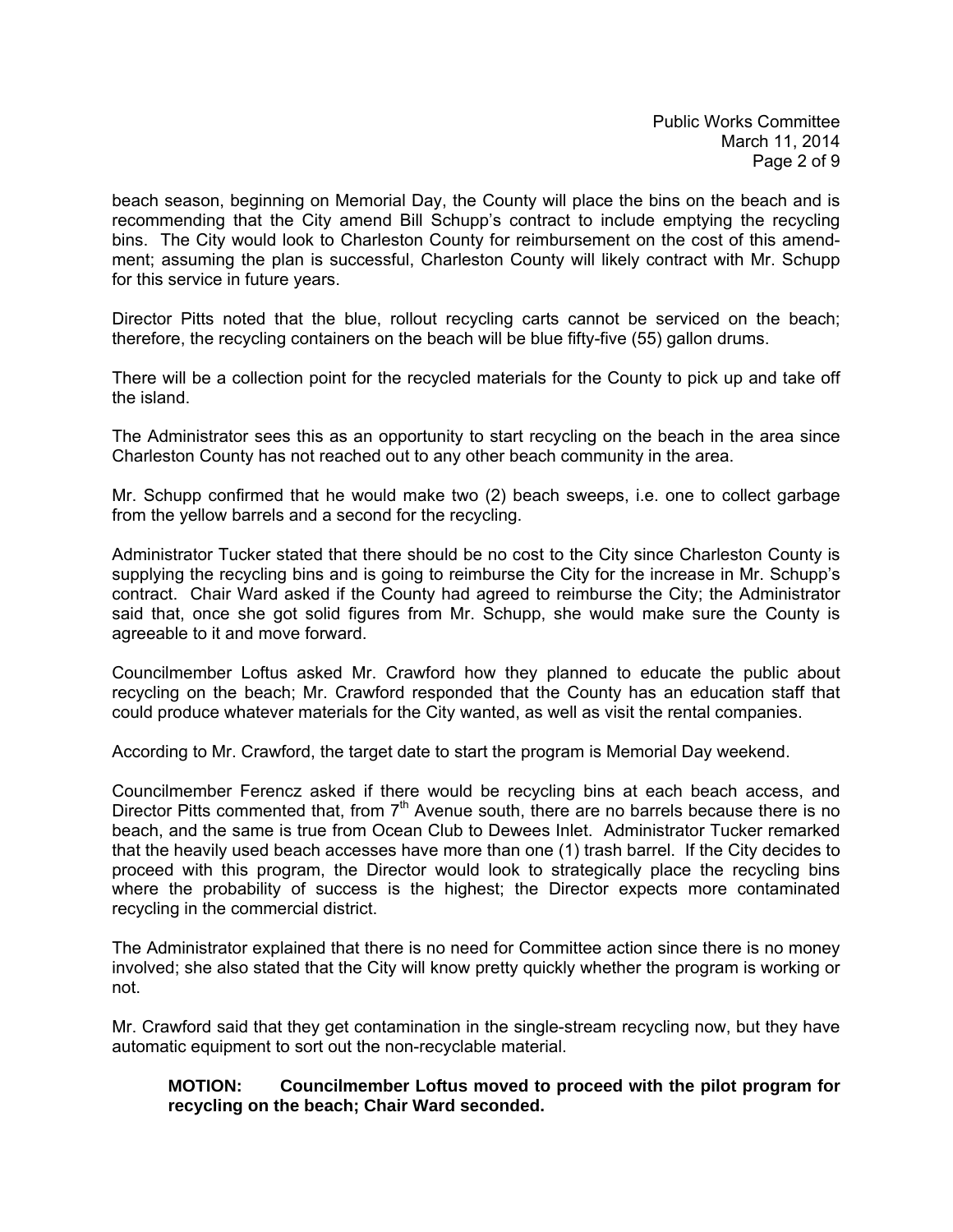Mr. Schupp said that he worked up a figure earlier in the day, and it is three hundred dollars (\$300) per run for sixty (60) barrels; he added that it would be vital to the success of the program for Charleston County come onto the island every day to remove the recycling collected.

Administrator Tucker said that she would get back with the County to finalize the details.

# **VOTE: The motion PASSED UNANIMOUSLY.**

Additionally, the Administrator told the Committee that she is in the talking stages with Charleston County Recycling about changing the recycling pickup day to Monday; to do so would mean moving a lot of things around within the County system, but it would probably eliminate a great deal of confusion on the island. If the collection is moved to Monday, it would mean taking both garbage and recycling on the same day for half of the island, and it would make recycling easier for rentals that change hands on the weekend.

## **C. Recycling Bin at the Marina**

Administrator Tucker reported that the Real Property Committee has been discussing the marina site a lot relative to parking and designs for future enhancements; taking up needed parking spaces are two (2) large recycling bins.

The Administrator explained that Mr. Crawford had gotten this graphic for her showing that the introduction of single-stream recycling to the island has greatly reduced the volume of material being put into the bins at the marina. (A copy of the graph is attached to the historical record of the meeting.) Staff believes that the introduction of single-stream recycling has impacted the volume of materials dropped at the marina.

Currently there is a recycling bin in Wild Dunes behind the Sweetgrass Pavilion and another in the small parking lot on Front Beach.

Charleston County is getting into commercial recycling and can place alternate recycling containers at the businesses at the marina; with these in place, the City could have the two (2) large containers removed from the marina site. Mr. Crawford has agreed that he could increase the servicing of the remaining ones in Wild Dunes and Front Beach.

In addition, the Real Property Committee also discussed alternate sites for the containers at the marina; the Administrator reported that she had met with George Gross of the IOP Water and Sewer Commission earlier in the day about possibly housing them on the Commission's property at 41<sup>st</sup> Avenue and Waterway Boulevard.

From the Real Property Committee meeting, the tenants indicated that they supported removing the recycling containers from the marina.

Councilmember Loftus expressed the opinion that the rental houses are generating the recycling going into the marina bins and that there have been reports of the cleaning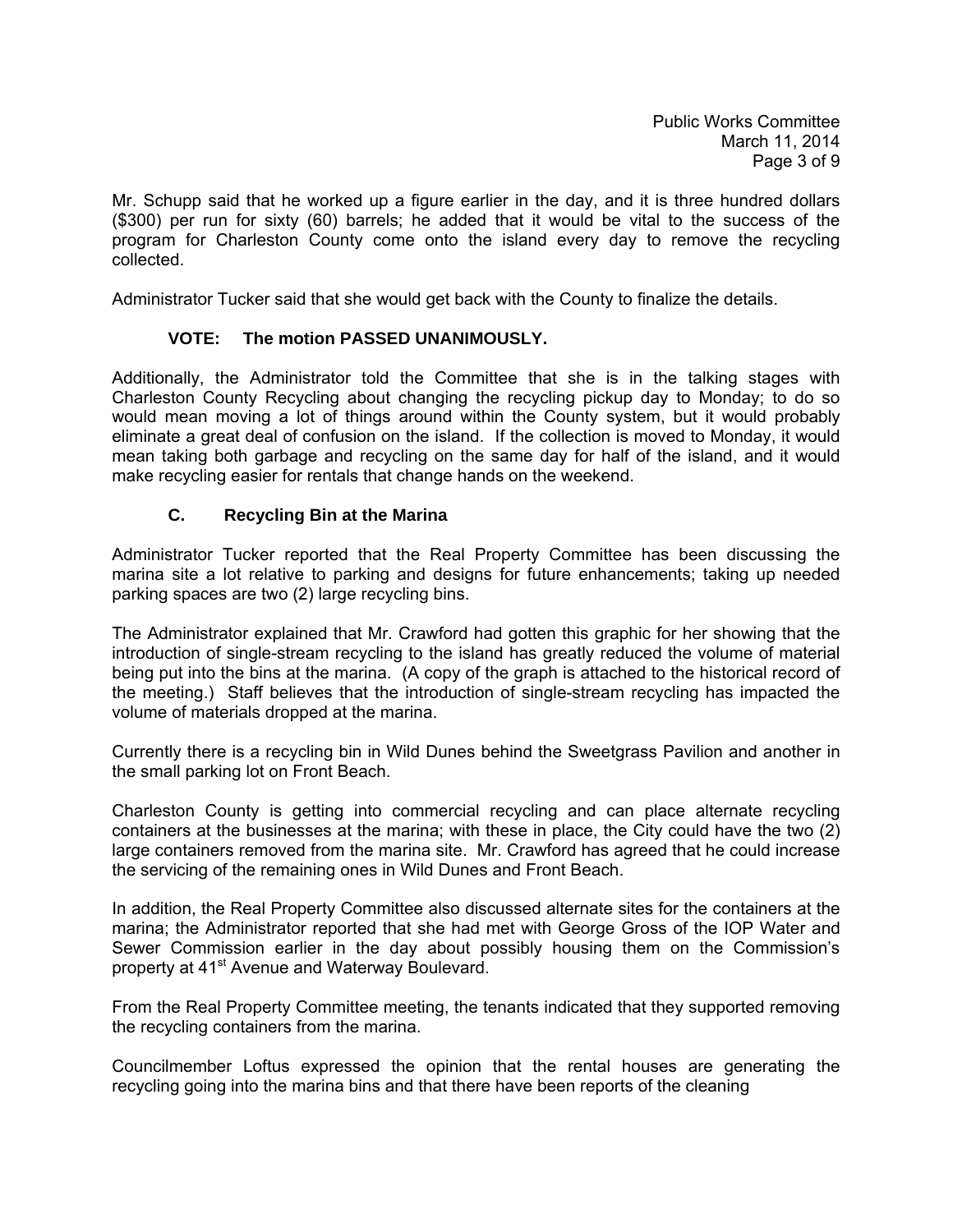crews taking the recycling out of the cart and putting it with the garbage. He then asked Mr. Crawford if, during peak season, the island could have a weekly pickup of recycled materials, and Mr. Crawford responded that the County does not have the equipment needed for weekly pickup.

Councilmember Loftus suggested that each rental property have two (2) recycling bins, and Director Pitts said that there were rentals on the island with as many as six or eight (6-8) recycling bins.

Councilmember Ferencz inquired about who uses the bins at the marina and thought that it was likely boat owners, but the Administrator recalled that there are recycling bins on the docks for boaters.

Chair Ward asked what the Administrator's recommendation was and Administrator Tucker replied that she would like to see them removed, the placement of individual bins at the businesses and a campaign of public education of recycling drop-off points on the island. The people that the Administrator thought might balk at having the recycling bins removed would be residents of Goat Island.

## **MOTION: Councilmember Loftus moved to remove the large recycling bins at the marina and to place individual recycling containers at the businesses; Councilmember Ferencz seconded and the motion PASSED UNANIMOUSLY.**

Councilmember Loftus voiced concern over public education, and Administrator Tucker stated that she would reach out to both the community association and the resort, as well as put information on the City's website and tap into the education resources available at Charleston County.

# **B. Update on Front Beach Lighting**

Administrator Tucker noted that the issue of the Front Beach being dark has also come up at the ATAX Committee, and, for now, the City will get some advantage from the time change. The Administrator stated that the LED lights are more environmentally friendly, but do not produce as much light. As the result of a trip-and-fall last year, the City has installed a light at the Seaside Inn that is not aesthetically pleasing; if this type of light were to be placed on every tree, the cost would be approximately eighty-five hundred dollars (\$8,500). The Administrator suggested getting the assistance from a landscape planner who is familiar with lighting areas to give the City ideas about what could be done to improve the lighting at Front Beach, but also be attractive and environmentally friendly.

Councilmember Loftus expressed concern about crime and stated that the Number One deterrent to crime is good lighting. He stated that he did not want more lights like the one at the Seaside Inn, but he did have three (3) ideas:

 1. Wind the small lights that are encased in heavy duty plastic around the base of the trees;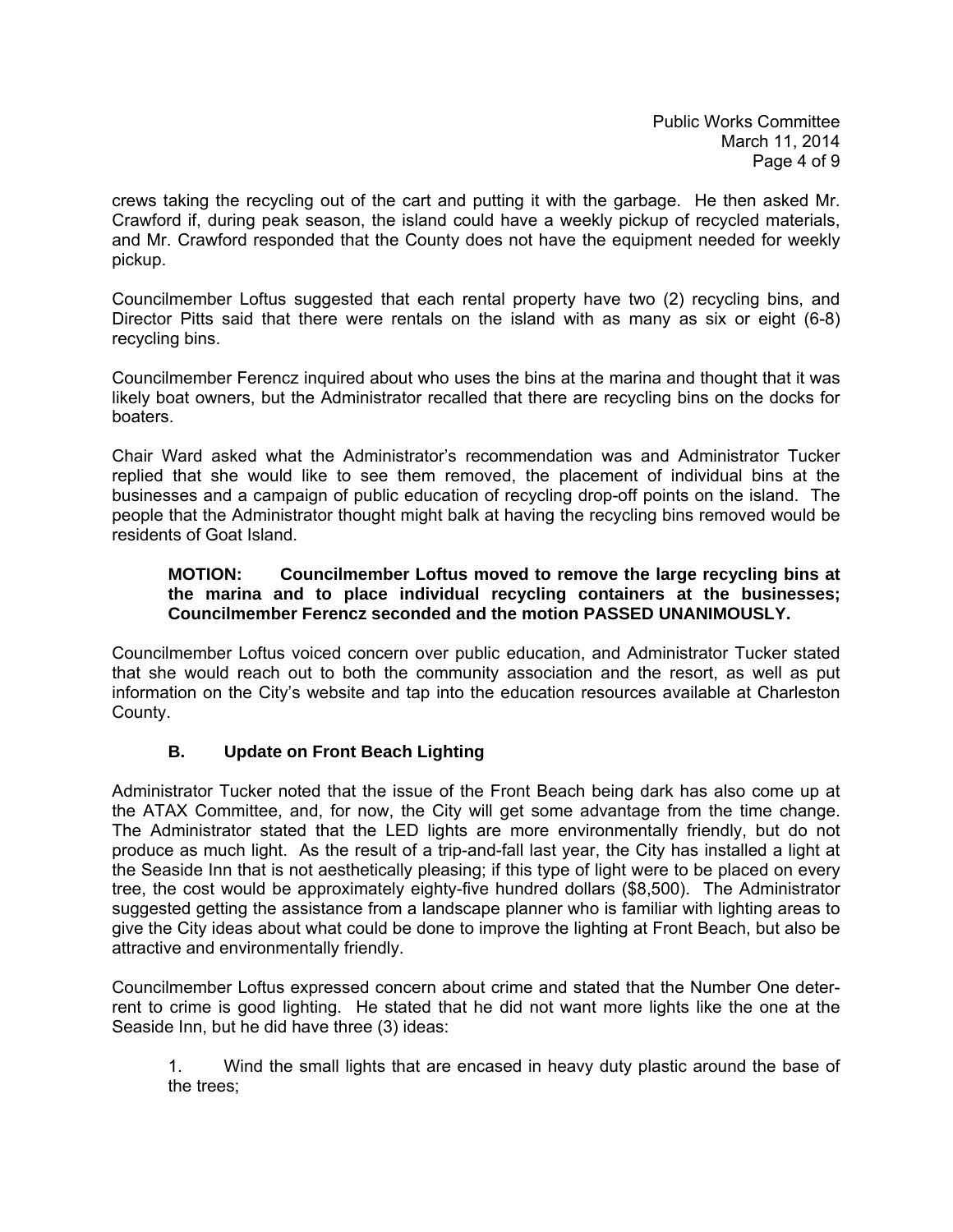2. String lights on industrial strength wiring under the ball of the palm trees from tree to tree in an arc on both sides of the street; or

 3. Use money from the Plant-A-Palm fund to plant live oaks at the end caps at Front Beach and use the lights like on Coleman Boulevard.

Administrator Tucker thanked him for his ideas and assured him that staff would research each.

Councilmember Ferencz asked if there were electrical plugs available; Director Pitts said that there are none on the ocean side, but otherwise yes.

Chair Ward added that he thought adding Front Beach lighting would be a good use of ATAX and Hospitality taxes.

## **6. New Business**

## **A. Review of FY15 Revenue Projections**

Administrator Tucker said that, since these were reviewed at Ways and Means in February, she did not plan to re-visit them unless someone has a question.

### **B. Review of FY15 Operating and Capital Budgets**

The Administrator stated that no new personnel are contemplated for Public Works; she remarked that the Personnel Committee is evaluating the pros and cons of hiring a mechanic to service the entire City fleet; if that is approved, the expense of that new person would fall under Public Works. The next five (5) lines of the operating budget are functions of payroll and are increased accordingly.

Other line items that have increased for FY15 are:

| Vehicle fuel and oil                                             | \$101,120 |
|------------------------------------------------------------------|-----------|
| Increased based on actual year-to-date; may be adjusted downward |           |
| Electricity and gas                                              | 76,000    |
| Increased based on actual                                        |           |
| Telephone and cable                                              | 10.000    |
| Increased based on actual                                        |           |
| Cleaning and sanitary supplies                                   | 3,000     |
| Increased based on actual                                        |           |
| Insurance                                                        | 28,879    |
| Current rate plus 5%                                             |           |

The Public Works operating budget increases by four percent (4%)

Councilmember Loftus questioned the six percent (6%) merit pool; he understood the action taken in this fiscal year to be a one-time event. Administrator Tucker said that her impression was that the City did not want to get into the circumstance it was in last year by having the pool so small that it was not keeping pace with salaries in the region; therefore, the merit pool should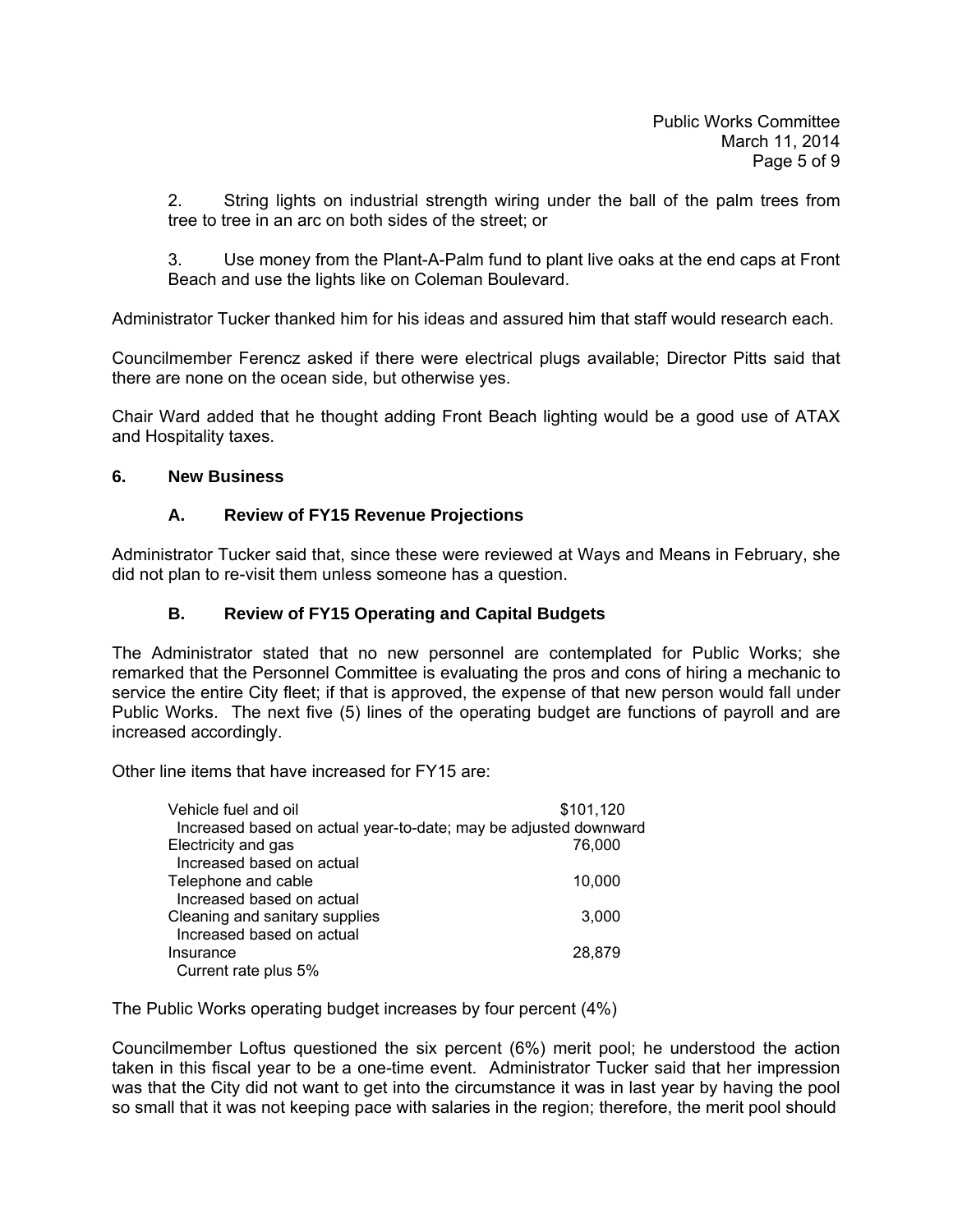keep pace with other local governments in the area. Councilmember Ferencz also stated that her understanding was the change was on-going.

The Administrator noted that other local municipalities regularly have compensation studies done, and, when they do, they increase salaries - that is what causes the City to fall behind. The Isle of Palms does not have a pattern of having these studies done and then adopting their recommendations from the study. Administrator Tucker added that the Personnel Committee is in the initial stages of reviewing wage ranges for all City positions and looking at ones that may be out-of-line with other local governments, but it will be several months before the Committee will be ready to make recommendations to City Council.

Capital Projects expenditures for the Public Works Department include the following:

| <b>Construction in Progress</b>                        | 718,500 |
|--------------------------------------------------------|---------|
| Remaining engineering/design & 50% of estimated        |         |
| construction cost of Phase II Drainage Project         |         |
| Capital outlay                                         | 253,333 |
| 1/3 cost of garbage packer; replace privacy fence,     |         |
| access and safety improvements, required improvements  |         |
| for stormwater compliance plan design and construction |         |
| Drainage contingency                                   | 25,000  |
| Annual contingency                                     |         |
| Drainage - Eadies                                      | 88,400  |
| Per drainage maintenance plan                          |         |

Administrator Tucker indicated that half of the expense of the Phase II Drainage – seven hundred eight thousand five hundred dollars (\$708,500) – is included in this budget, but she noted that the City does not have that amount of money on-hand to initiate the program and get half way through it in the coming year; therefore, that number must be refined down. In FY15, the recommendation from staff may be to continue to save for this project. The design engineer has been asked if there is a significantly smaller piece of the work that the City could do in the coming year. The City saved two hundred thousand dollars (\$200,000) last year and received the one hundred thousand dollars (\$100,000) from Charleston County for a total reserve of three hundred thousand dollars (\$300,000).

Chair Ward commented that two hundred eighty-one thousand dollars (\$281,000) was budgeted in capital outlay for FY14 and nothing appears to have been spent; he asked if this was part of the City's surplus at year end. The Administrator said that it would have been a piece of the total; she added that these positive net results are from receiving more revenue than anticipated and from not accomplishing certain tasks during the year.

For the stormwater improvements, Charleston County has been doing the design work and Kelly Messier is due to come back with a new plan at the end of the week, so work is on-going. The City is out of compliance with the NPDES and the work must be done.

In Chair Ward's opinion, the fact that the City has large surpluses year after year is a sign that the City is not doing a good job with the budget. Administrator Tucker recalled that Council had been given the detail on exactly what made up the positive net gain for the last couple of years.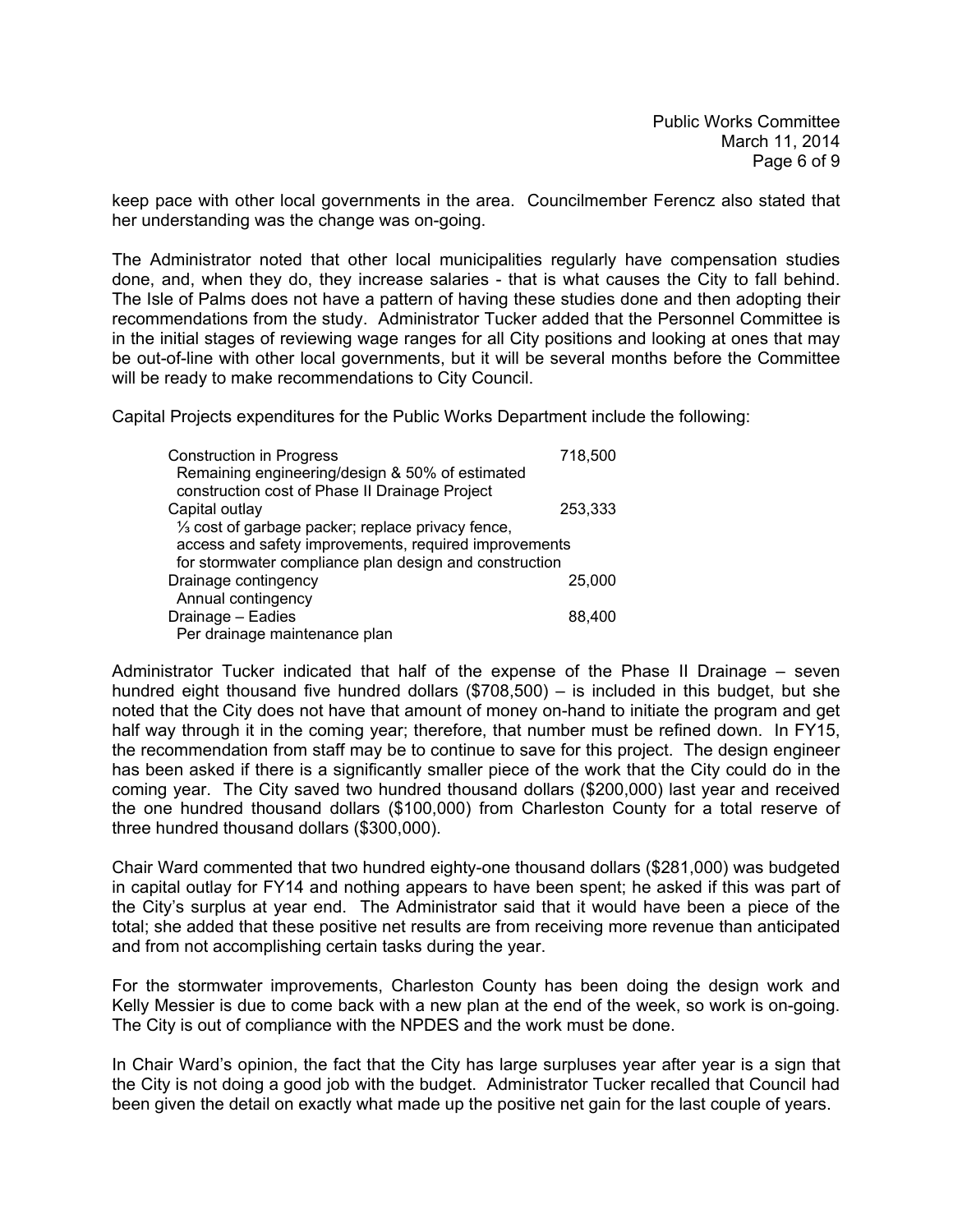When asked how much of the stormwater project would be completed in the coming year, Director Pitts said that a lot of the work is based on the engineering being done by the County and marrying that work to Kelly Messier's landscape work. Administrator Tucker assured that Committee that, if enough work can be accomplished in the next couple of months to narrow down these figures, the reduced estimates will be included in the budget.

Responding to Councilmember Loftus' questions about the increase to the Eadie's contract, Director Pitts explained that the amount was driven by the number of linear feet of ditches to be cleaned which changes every year.

From discussions at the Real Property Committee, Councilmember Loftus asked whether the 41<sup>st</sup> Avenue ditch got additional attention from Eadie's; the Director stated that the City does not provide extra attention, but the fact that it is DOT's means that it get additional general maintenance.

The only change to expenditures for the Public Works Department from Municipal Accommodation Fee is one third (⅓) the cost of the new garbage packer.

Hospitality Taxes are planned to fund the replacement of the garbage compactor in the small municipal parking lot listed at seventy-five thousand dollars (\$75,000). The compactor is in bad condition, so Director Pitts moved it from FY16 to FY15 for replacement, but the cost can be reduced to thirty thousand dollars (\$30,000). The original cost was used for the replacement, but the original installation involved the pad and other work that will remain in place.

The costs for pooper-scooper bags and stations, the beach trash cans and the remaining third (⅓) of the new garbage packer are budgeted to be paid from State Accommodations Taxes.

In reviewing the ten-year capital plan, Councilmember Loftus asked if there was a specific date in 2017 by which the underground storage tanks have to be replaced; he suggested postponing the replacement until FY18. Director Pitts has a date when the new tanks have to be in-service that he would have for the Ways and Means Committee meeting.

Chair Ward pointed out that forty-four thousand dollars (\$44,000) has been in the budget for a couple of years for parking and safety improvements to 1301 and 1303 Palm Boulevard. The Administrator said that the City has been waiting for SCE&G to complete their work on the site before proceeding, and they have been unable to give the City a completion date.

Administrator Tucker concluded with a review of the new budgetary tool for Council that spreads a department's expenses to the funding sources and shows what percentage of the overall number is supported from said funds. In FY15, eighty-six percent (86%) of the Public Works budget is coming from the General and Capital Projects funds and fourteen percent (14%) from tourism funds. The knowledge that one-third (⅓) of the IOP residences are short-term rentals justifies assigning temporary labor expenses to tourism funds.

### **C. Consideration of Re-surfacing Alleys between 42nd and 43rd Avenues and between 44th and 45th Avenues**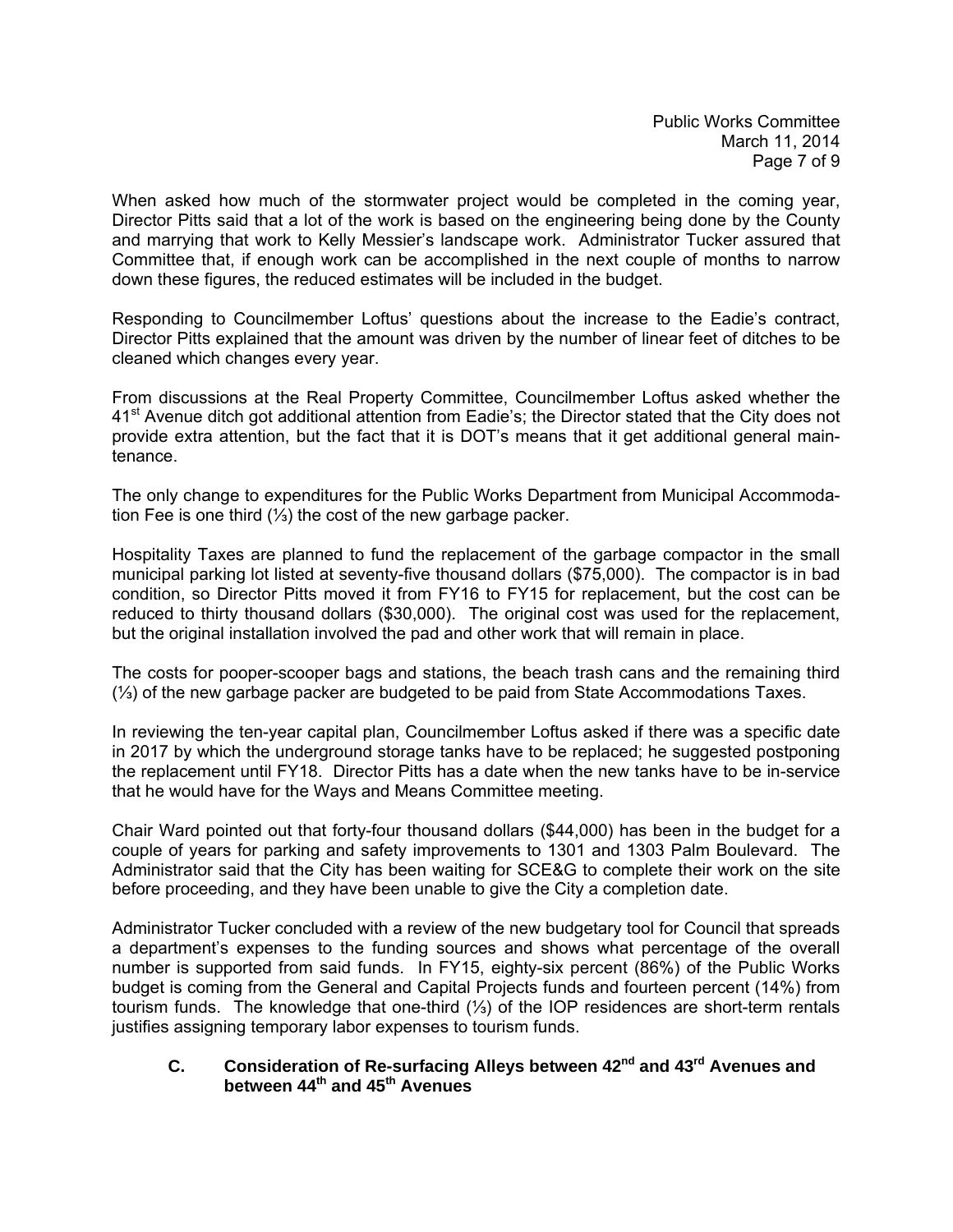The Administrator remarked that the IOP Water and Sewer Commission has been doing infrastructure work in the vicinity on the connecting streets between the finger streets, and their work plan is to repair only the scars that they have made. The two (2) alleys referenced are in poor condition, and Eadie's is in the area working now; they have issued a quote for re-surfacing these alleys. Director Pitts had photographs of the alleys for the Committee.

Councilmember Loftus asked if these were City-owned streets; the Administrator responded that they are not DOT roads, but she found no indication that they are private. Director Pitts confirmed that these are indeed public roads with public rights-of-way.

Director Pitts also noted that he has received a letter from a resident of the alley between 42<sup>nd</sup> and  $43<sup>rd</sup>$  Avenue asking what improvements could be made.

When asked by the Chair about a source of funds for the project, the Administrator stated that staff's recommendation was the drainage contingency fund that has a remaining balance of ten thousand dollars (\$10,000).

### **MOTION: Chair Ward moved to recommend approval for \$6,800 to resurface the alleys between 42nd and 43rd Avenues and between 44th and 45th Avenues; Councilmember Ferencz seconded.**

Explaining the use of drainage contingency funds, Director Pitts pointed to the photos that show stormwater standing in the roadway; he added that infrastructure is in place. Because the road is flat, the water cannot drain into the inlet.

Councilmember Ferencz asked how many other streets are on the island like these, and Director Pitts responded that there is one (1) between  $56<sup>th</sup>$  and  $57<sup>th</sup>$  Avenues.

In addition, Councilmember Ferencz asked if there were private streets on the island outside of Wild Dunes and the Administrator replied that the City has two (2) streets that the City knows are private because of a friendly court case where the judge ruled them to be private.

Councilmember Loftus asked why Charleston County was not doing the work when they are here on the island doing other paving. Administrator Tucker said that she would ask, but she does not think it will happen as part of the other repaving project, but possibly they will make it a part of a smaller project, or they could tell the City to wait until the next round of CTC money.

Chair Ward withdrew his motion in favor of asking Charleston County to do the work, and Councilmember Ferencz withdrew her second to his motion.

Councilmember Loftus suggested that the resident contact Charleston County for assistance.

## **D. Contracts in Excess of \$10,000 –** None

## **7. Miscellaneous Business**